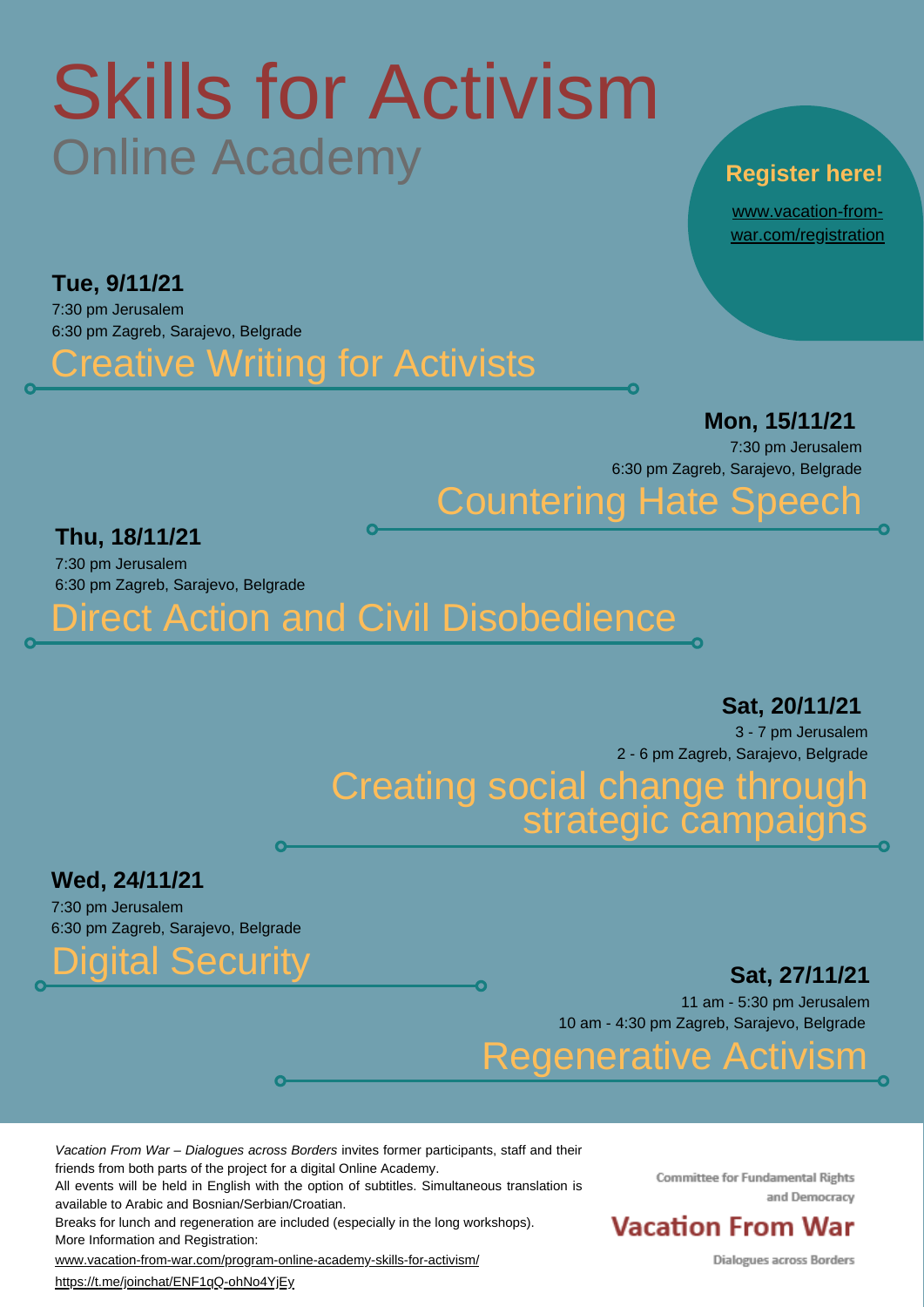### Creative Writing for Activists Lamisse

Do you aspire to share your story with others? Have you ever thought about putting your personal and political thoughts into writing? Are you unsure of how to start? With the tools of creative writing you can learn how to shape the events of your life into a compelling story with a message. In this workshop, you will learn tools to begin your writing journey through short writing tasks and discussions on creative writing and political storytelling. Opportunities to share your writing will be offered to people who would like to share their work. So, if you've got a story inside you but you just don't know where to start, this workshop is for you.

Lamisse Hamouda (she/her) is a writer, creative producer and youth worker. Lamisse is currently in the middle of writing her first book, a literary memoir about the political imprisonment of her father in Egypt in 2018. Lamisse's writing seeks to investigate what it means to be human, what is revealed about us when we face injustice, and pathways to a kinder world. Her work is shaped by her commitment to *abolition feminism* and the will to imagine alternative possibilities as a form of hope and resistance.

### Countering Hate Speech Cordelia and Jan from Love Storm

Discriminatory hate speech and hostility are widespread on social networks. They intimidate individuals and entire groups and they open the way for populist campaigns. Especially those who publicly express emancipatory political activism and stand up for their demands with courage are particularly targeted by these acts of aggression. This workshop gives you the opportunity to explore strategies to stand up individually and together against hostility to encourage love and solidarity on social networks.

The project "LOVE-Storm - Together against Hate in the Internet" counters the wave of hate, disparagement and insults on the internet with a movement of digital courage. Cordelia and Jan from the initiative want to empower interested and committed people to effectively counter hate speech and cyber bullying on social networks.

### Direct Action and Civil Disobedience Ali and Sami from Resist + Renew

Direct Action and civil disobedience are resistant tactics that have a long history in struggles against injustice and for social change. No matter if you already participated in a form of direct action or if you just wondered how it can support your political cause, this workshop gives you insights into the wide range of direct actions. From guerilla gardening to road blocks: With two members of Resist + Renew and all the other participants you can exchange and discuss aims, challenges, doubts and strategies.

Resist + Renew is a collective of friends, activists, artists, and radical educators developing and running participatory workshops, courses and spaces for discussion. Ali (he/him) was involved in campaigns against expansion at Heathrow Airport and part of End Deportations and lives in the valleys of South Wales with his partner and cat. Sami (she/her) worked together with Palestine solidarity groups, feminist organisations, disability justice conversations, climate justice groups, and anti-militarist camps. She's punk, queer and a lover of speculative fiction.